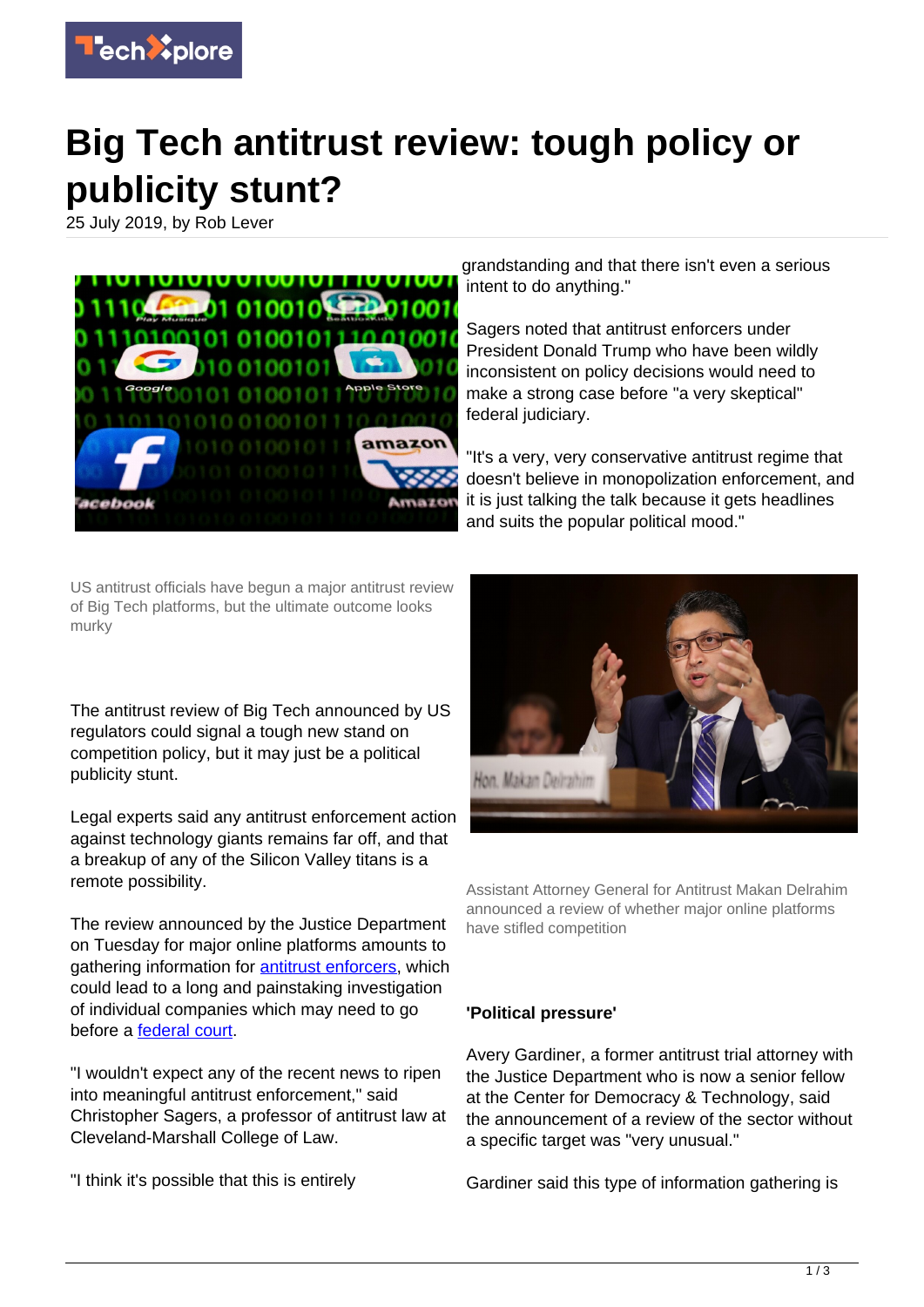

routine for antitrust enforcers.

"The fact that they made it public is an indication they are feeling some political pressure," Gardiner said.

"They wanted to make clear to the Hill and to the public that they are doing their job," she said, adding that the news may be viewed as an act of "transparency."

The antitrust division is reviewing "whether and how and powerful. market-leading online platforms have achieved market power and are engaging in practices that have reduced competition, stifled innovation, or otherwise harmed consumers," the Justice Department said in a statement.

The news comes after lawmakers and activists raised concerns about the growing dominance of online giants such as Google, Facebook and Amazon in key segments of the [digital economy](https://techxplore.com/tags/digital+economy/).



Facebook, whose CEO Mark Zuckerberg is seen at a Senate hearing this year, is among the Silicon Valley giants feeling pressure from lawmakers and regulators

Once seen as the darlings of Washington, Silicon Valley firms have become targets for politicians of all stripes. US regulators this week imposed a record \$5 billion fine on Facebook for lapses in privacy and [data protection](https://techxplore.com/tags/data+protection/), including the leaking of campaign private data for political consultancy Cambridge

Analytica.

Trump and his allies have also complained, with little evidence, that online platforms use "bias" to suppress conservative views. That may be cause for greater scrutiny even if it does not provide grounds for antitrust action.

Some lawmakers including Democratic presidential candidate Elizabeth Warren have been calling for a breakup of major tech firms, saying they are too big

Tech firms and their backers deny monopolistic conduct and argue the fast-evolving digital economy has robust competition and has led to lower prices and more choice for consumers.

"US technology companies make the United States a global leader in innovation, power the economy, and deliver transformative benefits to people worldwide," said Jason Oxman, CEO of the Information Technology Industry Council, representing major tech firms.

Oxman said any review should be done "with precision and be consistent with existing law, and avoid harming America's economy and innovative edge."



Democratic presidential hopeful Senator Elizabeth Warren, whose billboard is seen in San Francisco, has made breaking up Big Tech a key element in her